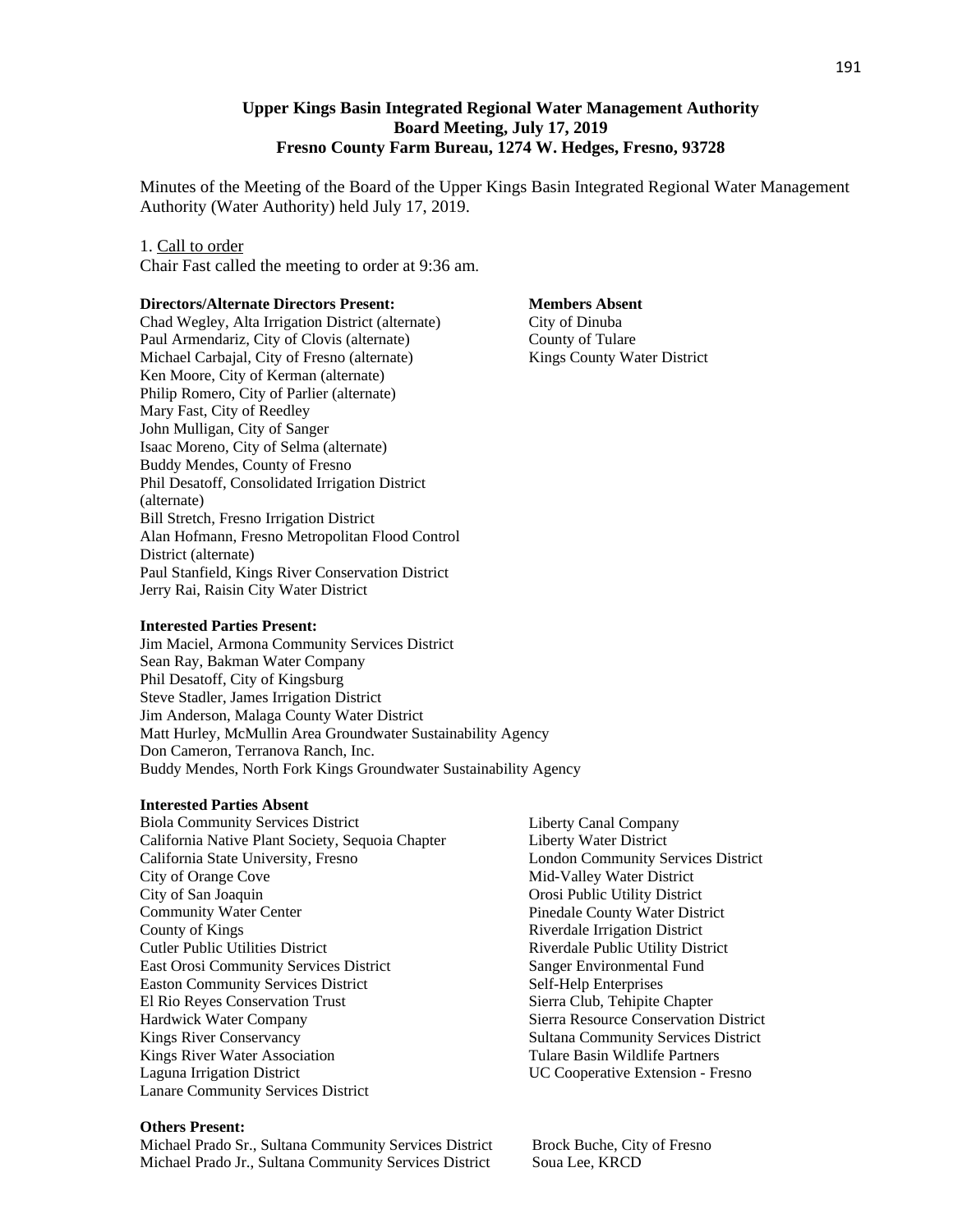Ronald Samuelian, Provost & Pritchard Randy Hopkins, Provost & Pritchard Seamus Guerin, Self-Help Enterprises Trelawney Bullis, Provost & Pritchard Brian Trevarrow, KRCD Charlotte Gallock, KRCD

Cristel Tufenkjian, KRCD

2. Pledge of Allegiance Alternate Director Armendariz led the Water Authority in the Pledge of Allegiance.

3. Additions to or Deletions from the Agenda None.

4. Public Presentations None.

5. Consider Approval of the October 17, 2018 Meeting Minutes and March 20, 2019 Special Meeting Minutes

It was moved by Director Stretch, seconded by Director Mendes and unanimously carried that the minutes of the October 17, 2018 and March 20, 2019 meetings of the Board of Directors be approved as presented.

6. Director Reports None.

### 7. Advisory Committee Report

Chair Fast called on Advisory Committee Chair Jim Maciel to provide a report on Advisory Committee activities on June 19, 2019. Maciel reported that agenda item 12 on today's Board agenda was placed there by consensus of the Committee for further consideration by the Board. Additionally, the Committee provided consensus to recommend the Board consider approval of the East Orosi CSD and Malaga County Water District DAC projects for project development funds available through the Prop 1 DAC Program and approval to forward the Sultana CSD Stormwater Project to request funding from the regional competitive pot.

### 8. Staff Reports

*a. Planning and Implementation Contracts* – Soua Lee referred to the grants matrix in the Board packet and reported that the request for release of retention was submitted to DWR for the Prop 1 IRWM Planning Grant. The grant contract will close out once retention is received.

*b. Inter-regional and Statewide Coordination* – Lee reported on the ongoing work of the Roundtable of Regions and ACWA IRWM Subcommittee. The ACWA IRWM Subcommittee is updating the IRWM Policy Principles to be more reflective of the Prop 1 legislation and current state of IRWM. The Policy Principles will guide ACWA on how to advocate or engage with state legislation and policies relating to IRWM.

*c. Public Information* – Lee provided an update on the Water Authority's social media accounts and reported on the Tulare-Kern Funding Area Pre-Application Workshop with DWR that occurred on June 25, 2019 at the California Central Valley Regional Water Quality Control Board. Overall, DWR expressed satisfaction with the workshop setup and outcome.

*d. Legislation* – Cristel Tufenkjian reported that the Governor is expected to sign SB 200 (Monning), which is a safe and affordable drinking water fund. The Senate Bill will provide \$130M each year to find solutions for administrative, technical, and operational systems for DACs. Of the \$130M, \$100M will come from the Greenhouse Gas fund and \$30M will come from the State General fund.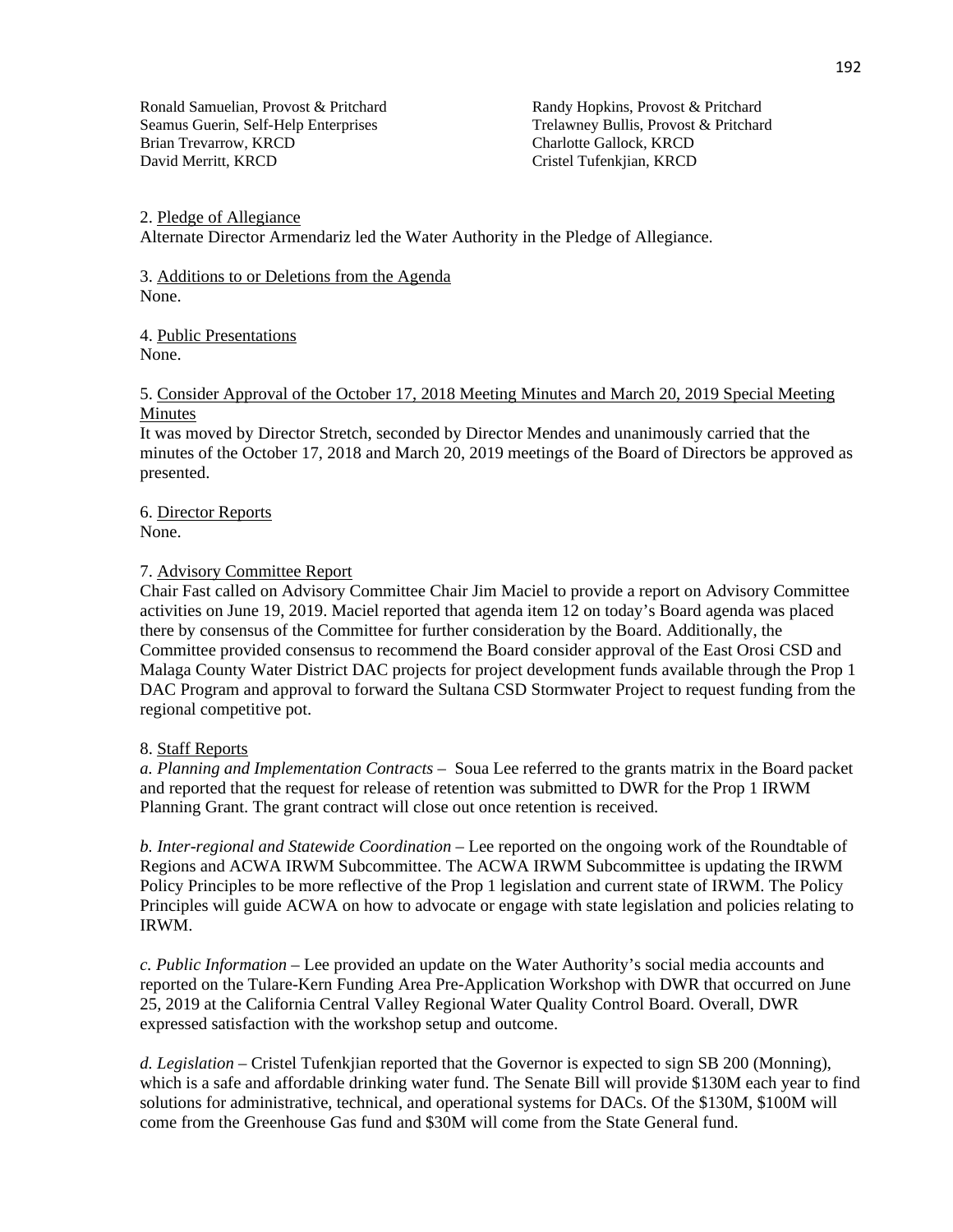*e. Administrative Items* – Lee provided the Board with a reminder that Member agencies are required to readopt the updated IRWMP.

## *f. Other* – None.

## 9. Request to Approve Quarterly Financial Reports

Brian Trevarrow provided an overview of the quarterly financial reports for the period October 1, 2018 – June 30, 2019. Trevarrow reported that several Members have yet to pay their member dues for the year and will follow up with those agencies. Alternate Director Peschel asked if there were any ramifications for Members that do not pay their member dues. KRCD staff responded they would research the JPA to see if it provides any clarity and will provide a report at the next Board meeting. It was moved by Director Mendes, seconded by Alternate Director Moreno and unanimously carried that the quarterly financial reports be approved as presented.

# 10. Recommendation to Approve Proposed Fiscal Year 2019-20 Budget

Trevarrow referred to the FY 2019-20 Budget in the agenda packet. The Budget Ad-Hoc Committee met on June 19, 2019 to review the Budget and recommended that the Board approve the FY 2019-20 Budget. Trevarrow reported that revenue is composed of Member contribution and an estimated 50% from Interested Parties. Under the Expenses section, KRCD requested a 3% increase for staff costs, which has not changed since 2014. Trevarrow further reported that the Budget includes costs for an audit this year and that FY 2020 is the last year for the Water Authority to pay prior costs to KRCD for data management. Alternate Director Moreno asked what the miscellaneous or unallocated funds may be used for. Trevarrow responded that it serves as contingency funds. It was moved by Director Mendes, seconded by Director Stretch and unanimously carried that the FY 2019-20 Budget be approved as presented.

# 11. Recommendation to Approve Projects for Project Development Funds from the Prop 1 DAC Involvement Grant Program

Lee reported that \$250,000 was allocated to the Water Authority through the Prop 1 DAC Involvement Program, which is a shared grant amongst the seven IRWM regions located within the Tulare-Kern Funding Area. The Water Authority held an outreach workshop with Self-Help Enterprises in April to inform DACs about the available funding to the Water Authority for DAC projects and announced a call for project applications. The Water Authority received six applications. A Project Review Panel comprised of four Member and Interested Party representatives reviewed and ranked the project applications. Of the six applications, the East Orosi CSD (EOCSD) Well and Pipeline Design and Environmental Documents Project was the highest scoring and was recommended by the Project Review Panel for full funding in the amount of \$159,144.00. The Malaga County Water District (MCWD) Replace Well 3 Project, MCWD Replace Well 5 Project, and Sultana CSD (SCSD) Storm Water Project received tied scores. Based on other criteria considered, three tiebreaker points were awarded to the two MCWD projects and one tiebreaker point was awarded to the SCSD project. Due to limited funds remaining after award of the ECOSD project, the Project Review Panel recommended the MCWD Replace Well 3 Project for funding in the amount of \$90,856.00. The Project Review Panel further recommended that the SCSD Project held sufficient merit to be submitted to the Project Advisory Committee for funding consideration under the regional competitive pot. The Advisory Committee provided consensus at their meeting on June 19, 2019 to recommend the Board approve the recommendation of the Project Review Panel. It was moved by Director Stretch, seconded by Director Mendes and unanimously carried that the EOCSD and MCWD projects be awarded the Project Development Funds allocated to the Water Authority and the SCSD project be submitted to the Project Advisory Committee for funding consideration under the regional competitive pot.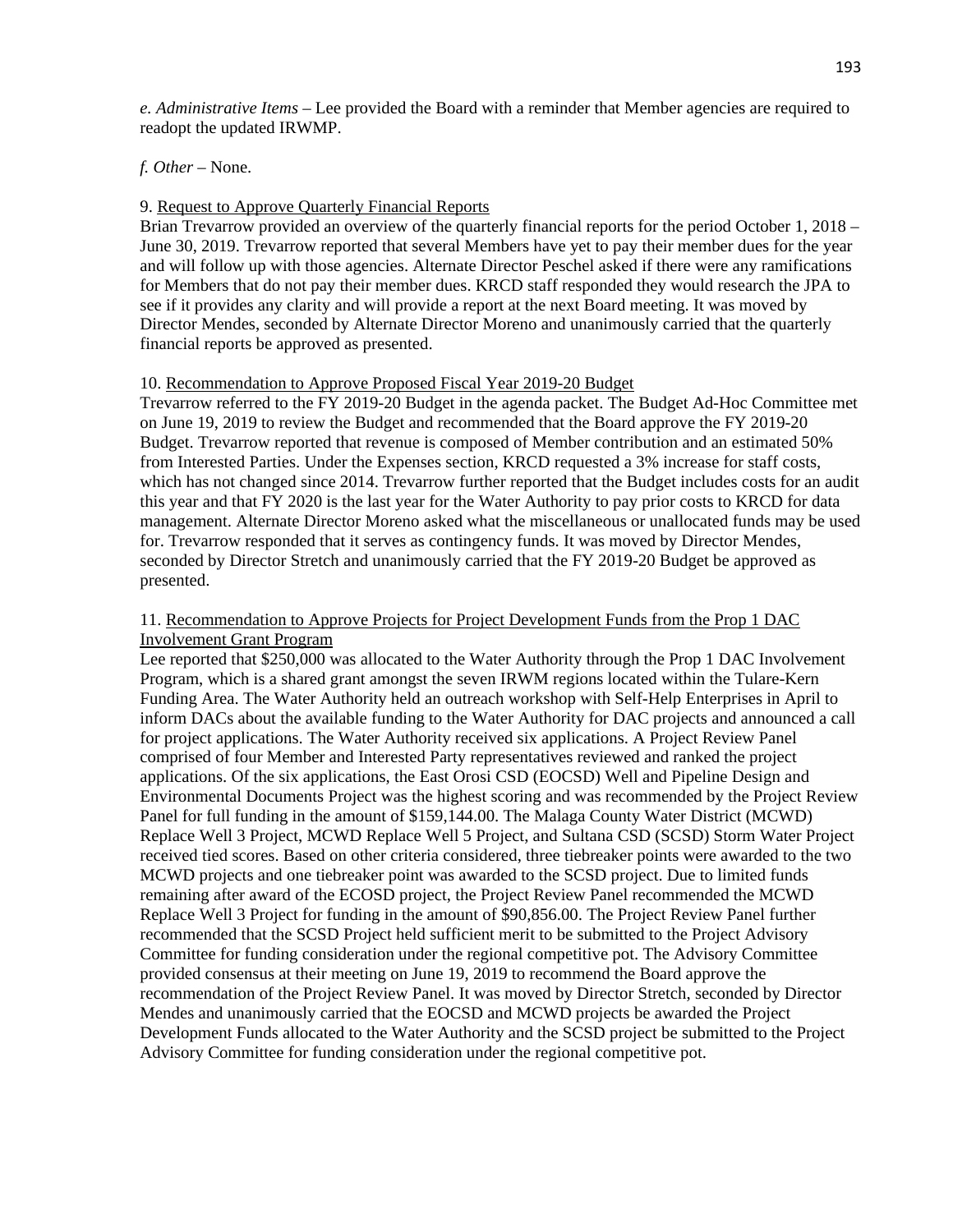# 12. Review of the Kings River Conservation District (KRCD) McMullin On-Farm Flood Capture Project, Phase 2B

Randy Hopkins with Provost & Pritchard provided a brief PowerPoint presentation of the McMullin On-Farm Flood Capture Project, Phase 2B (Project) including the project components and benefits. Following the presentation, Alternate Director Peschel provided background on the status of the Project. KRCD elected to remove themselves as sponsors of the Project and suggested removal of the Project from the application for Prop 1, Round 1 IRWM Implementation Grant funding until a later phase when the project can be sponsored by a benefitting member agency.

Some main points of discussion by the Board and Interested Parties were as followed:

- a. The McMullin Area GSA as an Interested Party would be the agency to build the Project and is willing to move forward with the Project as is.
- b. Soua provided background on the scoring and ranking of the Project. Information was also provided regarding the overall impact to the Water Authority's application score if the Project were to be removed or submitted with the other six projects.
- c. Issues with the Project include the potential to affect water rights on the Kings River. Floodwater coming from the Kings River Water Association is tied to water rights. Floodwater in the Kings Basin is considered fully appropriated.
- d. Raisin City Water District provided a statement request that the Water Authority Board remove KRCD as sponsor of the Project, but take no further action on the Project until the Raisin City Water District Board can make an informed decision as potential sponsor. The District request at minimum 30 days to consider next steps.
- e. Due to the approaching application deadline, providing Raisin City Water District 30 days to consider potential project sponsorship would not allow sufficient time to prepare each project to its fullest potential.
- f. It was emphasized that this is a flood control project with benefits to downstream communities and would provide a secondary benefit of groundwater recharge. The merit of the Project is the same and should be considered separately from the water rights discussions.
- g. It was suggested that the Water Authority consider other projects to replace the McMullin On-Farm Flood Capture Project. The response to this suggestion was that adding other lower scoring projects may have the potential to lower the overall application average.

It was motioned by Director Stretch and seconded by Alternate Director Desatoff to remove the McMullin On-Farm Flood Capture Project, Phase 2B from the application for Prop 1, Round 1 IRWM Implementation Grant funding and continue with submittal of the six projects that were previously approved by the Board of Directors.

AYES: Director Fast, Stretch, Stanfield, Alternate Directors Wegley, Armendariz, Carbajal, Moore, Romero, Mulligan, Moreno, Desatoff, Hofmann

NOES: Directors Mendes and Rai

ABSENT: Directors Morales, Crocker, McCutcheon

# 13. Adoption of Resolution No. 19-03

It was moved by Alternate Director Hofmann, seconded by Alternate Director Moore and unanimously carried that Resolution No. 19-03 authorizing the Water Authority to file a grant application under Round 1 of the Proposition 1 IRWM Implementation Grant Program and enter into an agreement with the California Department of Water Resources be approved as presented.

14. Next meeting date: October 16, 2019 at 9:30 am, at the Fresno County Farm Bureau There being no further business, Chair Fast adjourned the meeting at 10:51 am.